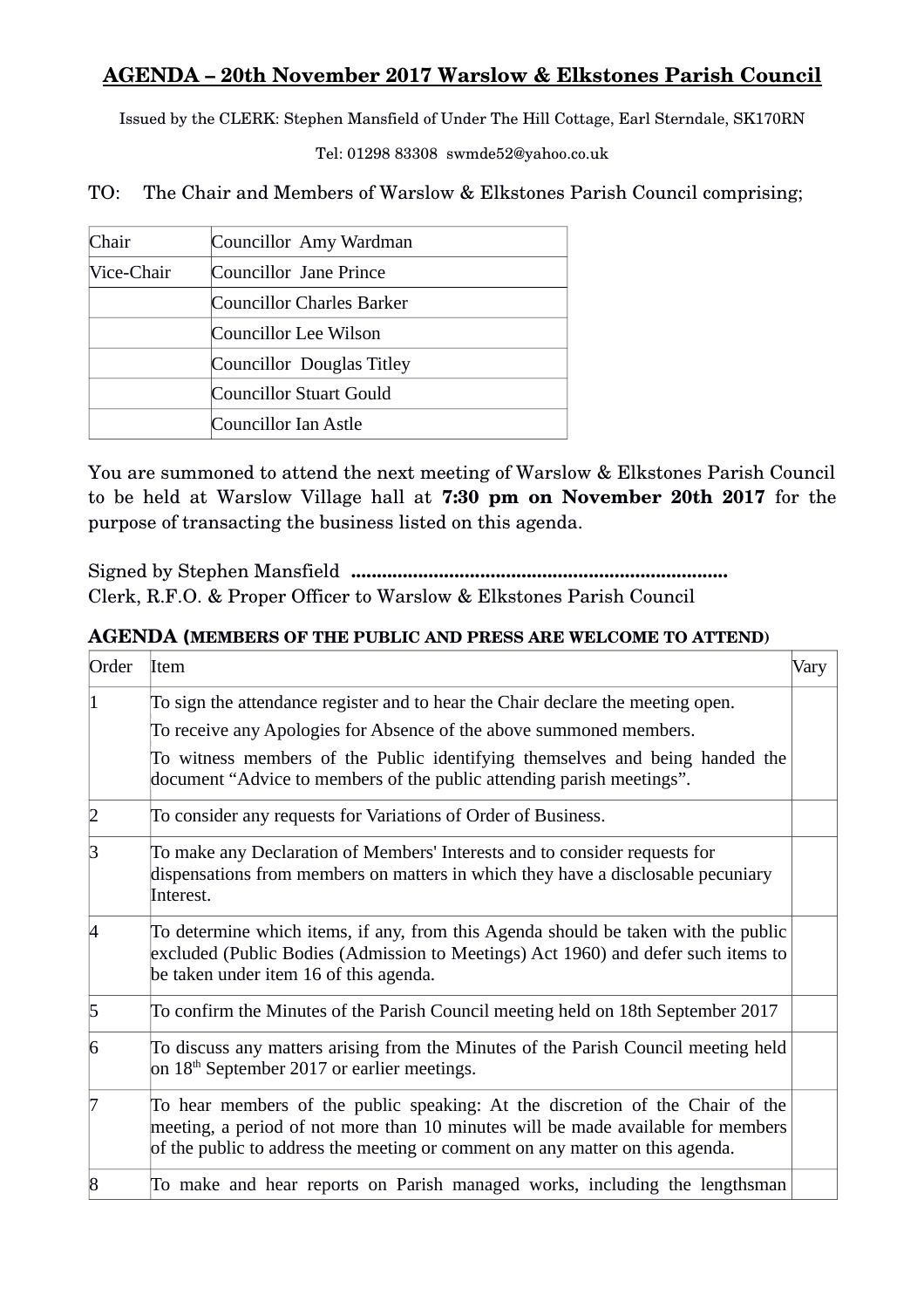## **AGENDA – 20th November 2017 Warslow & Elkstones Parish Council**

|                | scheme, or works being undertaken in the Parish but managed by other agencies.<br>8.1) Telephone kiosk – usage.                                                                                                                                                                                                              |  |
|----------------|------------------------------------------------------------------------------------------------------------------------------------------------------------------------------------------------------------------------------------------------------------------------------------------------------------------------------|--|
| $\overline{9}$ | To hear responses to previously made Highway defect reports                                                                                                                                                                                                                                                                  |  |
|                | To instruct the Clerk to make reports on Highway defects to SCC.                                                                                                                                                                                                                                                             |  |
| $ 10\rangle$   | To Conduct a periodic review of Council policies, etc:                                                                                                                                                                                                                                                                       |  |
| $ 11\rangle$   | Planning                                                                                                                                                                                                                                                                                                                     |  |
|                | 1. To review the Clerk's responses to previously considered applications                                                                                                                                                                                                                                                     |  |
|                | 2. To consider new applications and frame responses;                                                                                                                                                                                                                                                                         |  |
|                | 2.1) NP/SM/1017/1043 Pump Farm School Lane Warslow Demolition of existing<br>agricultural building and replacement with a modern storage building, and the<br>change of use of the existing traditional building, to provide storage and office<br>facilities for the Estate Ranger Service of the National Park 11 Oct 2017 |  |
|                | 2.2) NP/SM/1117/1144 Barn Elkstones Proposed change of use from a stone barn to<br>a holiday let 01 Nov 2017                                                                                                                                                                                                                 |  |
|                | 3. To hear notifications of Planning Decisions                                                                                                                                                                                                                                                                               |  |
| $ 12\rangle$   | To hear the Chairman's announcements                                                                                                                                                                                                                                                                                         |  |
|                | 12.1) Mr Andrew Hall.                                                                                                                                                                                                                                                                                                        |  |
| $ 13\rangle$   | To hear updates from the Clerk and question the Clerk on any matter.                                                                                                                                                                                                                                                         |  |
|                | 13.1 Letter from Karen Bradley MP re trip to Houses of Parliament.                                                                                                                                                                                                                                                           |  |
|                | 13.2 Correspondence from Grant Thornton re audit – no problems reported and no<br>fees charged.                                                                                                                                                                                                                              |  |
|                | 13.3 Defibrillator acquisition.                                                                                                                                                                                                                                                                                              |  |
|                | 13.4 Tax code changes communicated to payroll manager.                                                                                                                                                                                                                                                                       |  |
| 14             | Finance                                                                                                                                                                                                                                                                                                                      |  |
|                | a) To note current bank balances and transactions dated since the last meeting and<br>reconcile balances and transactions with the Parish Accounts Records                                                                                                                                                                   |  |
|                | b) To authorise payment of the following liabilities of the Parish Council                                                                                                                                                                                                                                                   |  |

| Chq No | Payee/Voucher Number | Item               | Amount  |
|--------|----------------------|--------------------|---------|
|        | <b>S W Mansfield</b> | Clerk salary       | £252.20 |
|        | <b>HMRC</b>          | <b>PAYE</b>        | £63.00  |
|        | Clerks expenses      | 2 months           | £58.00  |
|        | Mr A. Hall           | Lengthsman Payment | TBA     |
|        | Mr B Slack           | Lengthsman Payment | TBA     |
|        |                      | <b>TOTAL</b>       |         |

| 15 | To agree the date of the next meeting – proposed as - Monday 22nd January 2018             |  |
|----|--------------------------------------------------------------------------------------------|--|
| 16 | In the case that the Chair considers it necessary for one or more items on this agenda $ $ |  |